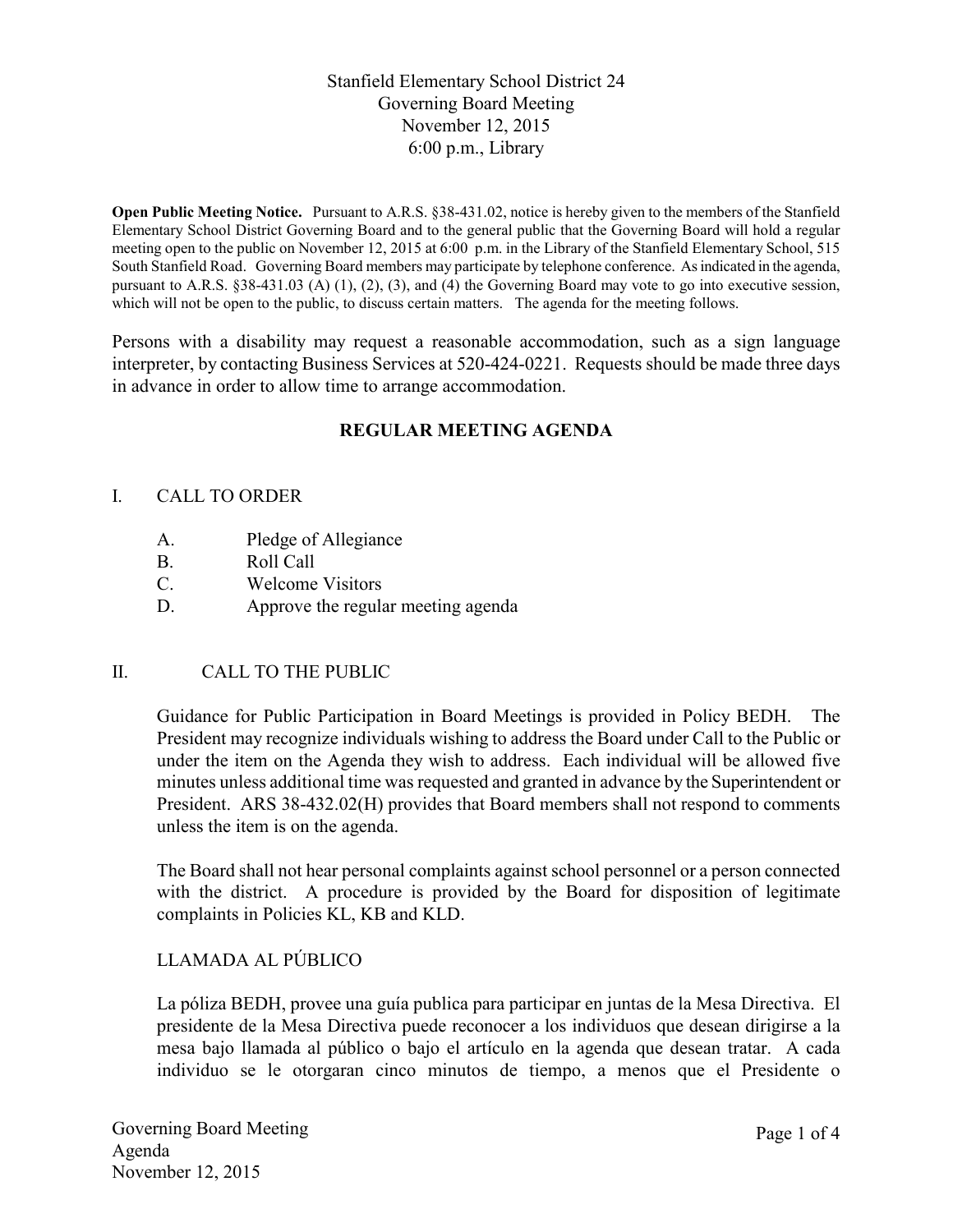Superintendente le hayan concedido tiempo adicional por adelantado. La Póliza ARS 38- 432.02 dice que ningún miembro de la mesa responderá a ningún tipo de comentarios de temas que no estén en la agenda.

La mesa no oirá quejas personales en contra de personal de la escuela o personas que tengan alguna conexión con el Distrito. Para este tipo de quejas la mesa provee otro tipo de procedimientos para la disposición de quejas legítimas las cuales se encuentran en las siguientes Pólizas KL, KB, y KLD.

### III. APPROVAL OF MINUTES

Approve the October 6, 2015 regular governing board meeting minutes.

### IV. AWARDS AND RECOGNITIONS

- A. Students of the Month Will be awarded in December
- B. Employees of the Month
- 1. Classified Employee
- 2. Certified Employee

### V. REPORTS

- A. Superintendent's Report
	- 1. Curriculum Alignment Agreement between Casa Grande High School District and Sacaton, Stanfield, Toltec and Casa Grande Elementary Districts (Pages 1-2)
	- 2. Year round calendar update
	- 3. NSBA 2016 Annual Conference
	- 4. November/December Audit visit
	- 5. Pinal County ESA End of Year Summary Report
	- 6. AZ Merit Presentation in December
- B. October Public Funds Expenditure Reports (Pages 3 6)
- C. October Student Activities Report (Page 7-8)
- D. Principal's Report (Page 9)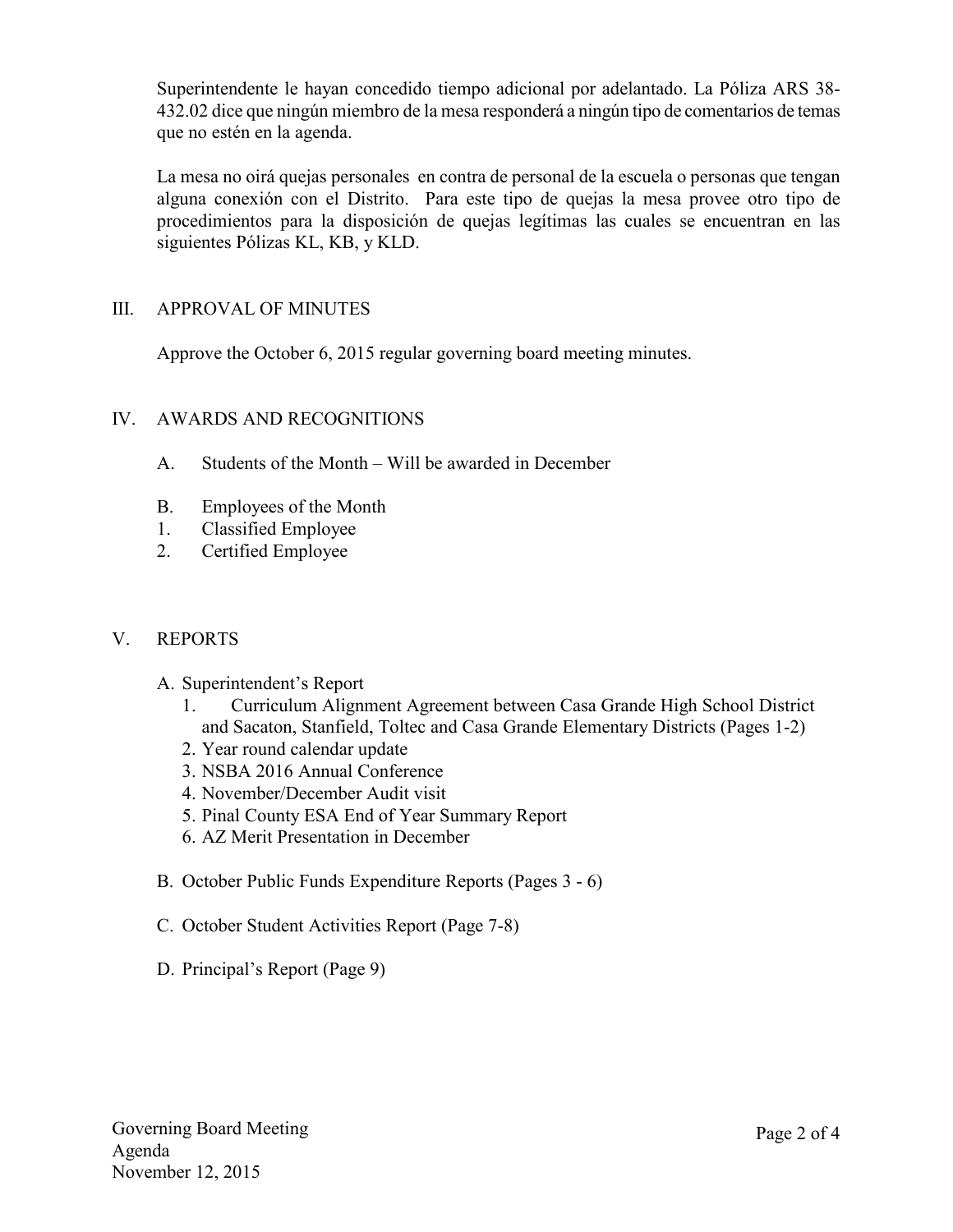- E. Operations Support Services Reports (Pages 10 12)
	- 1. Maintenance
	- 2. Transportation
	- 3. Technology

#### VI. NEW BUSINESS ACTION ITEMS – PERSONNEL

All hiring is pending satisfactory completion of background investigation, records verification, and fingerprint report.

- A. Accept resignation of Derrick Murdock, Teacher, effective December 18, 2015 and charge \$2000 liquidated damages per contract and return of FY16 signing bonus in the amount of \$2000 per contract (Page 13)
- B. Approve hire effective October 26, 2015, Notice of "At-Will" Appointment Initial, 189 day schedule for Alice Bailin, HQ Instructional Aide/Clerk
- C. Approve hire for 2015-2016, Notice of Substitute Teacher Appointment for Andrew Rodriguez
- D. Approve hire for 2015-2016, Notice of Substitute Custodial/ Substitute Food Service for Crystal Bernal
- E. Approve hire for 2015-2016, Notice of Initial Teacher Appointment Contract, effective October 28, 2015 for Preeti Pachauri

#### VII. NEW BUSINESS ACTION ITEMS – BUSINESS

- A. Ratify approval of payroll vouchers
	- 1. PV9 \$ 141,673.20
	- 2. PV10 \$ 141,951.51
	- 3. PV11 \$ 133,235.79
- B. Ratify approval of expense vouchers
	- 1. EV1612 \$25,180.16
	- 2. EV1613 \$31,074.33
	- 3. EV1614 \$1,297.14
	- 4. EV1615 \$48,150.43
	- 5. EV1616 \$17,837.34
	- 6. EV1617 \$23,684.55